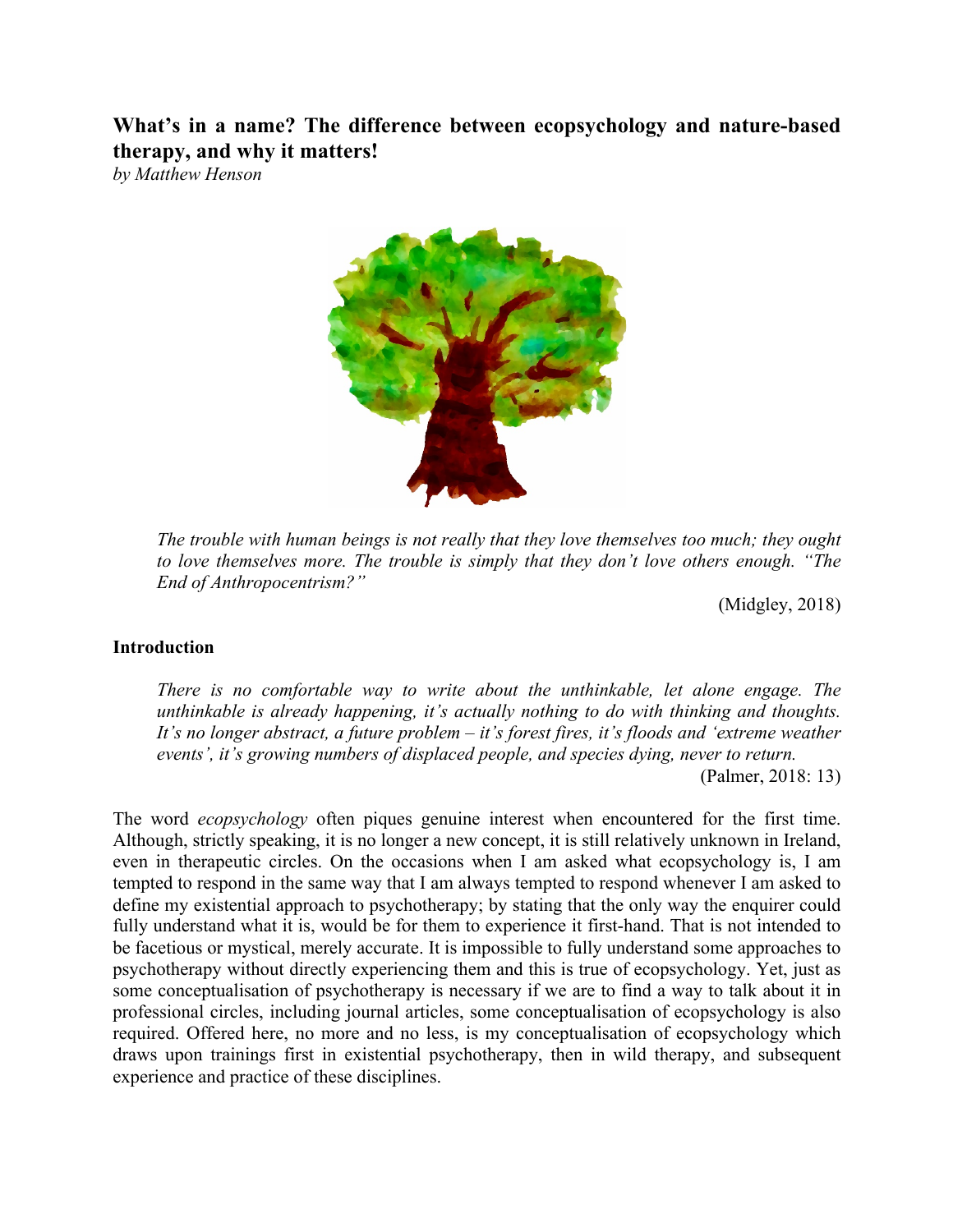As the title suggests, this conceptualisation is based around a distinction between *ecopsychology* and *nature-based therapy*. It is important to note that I am not at all concerned with establishing any concrete demarcation of ecopsychology from nature-based therapy as practice *titles*. I have been vocal in my opposition to current proposals for state regulation of psychotherapy, precisely because of a deeply held concern I have about the potentially damaging impact of protected titles upon our autonomy as practitioners and, more importantly, both client autonomy to choose from a wide range of approaches and upon the therapeutic process itself (Henson, 2017a).

In the melee that often accompanies attempts to define *psychotherapy* as something different from *counselling*, which can range from good-natured banter to outright hostility, I try to dance lightly; avoiding rigid definitions whilst retaining strong personal values around such things as philosophical attitude, theoretical lens, training levels, competence and professional standards. I am taking a similar approach here when adopting the term *ecopsychology* to describe a set of socio-political as well as therapeutic values. The reason for what might now seem like a confusing and misleading choice of title, is to emphasise what I believe to be an important distinction in *attitude*, which demarcates some therapeutic practices from others; practices which might otherwise look very similar.

Let us consider for a moment, a scenario where therapist and client conduct a therapy session outside, using a place of natural beauty, in a manner that is not relational and cares little about the immediate other-than-human environment but is nevertheless extremely beneficial to the immediate, short-term self-interests of the individual human client. It would be possible, both technically and accurately, to refer to such a session as *nature-based therapy*. I am not for one moment suggesting that this is what all nature-based therapists do, I very much doubt that it is. But it would be possible for the Earth's natural resources to be consumed in such a way for human therapeutic purposes. To the untrained external eye, such a nature-based therapeutic intervention could look very similar to an intervention that an ecopsychologist might make. However, for the reasons outlined below, it would be both inaccurate and inappropriate to refer to such a therapy session as *ecopsychology*.

This paper does not offer a model for ecopsychology. What is offered instead, is an outline of some characteristics which need to be present in a therapeutic attitude, in order for that attitude to properly be regarded as ecopsychological. That rather verbose statement is important. I am not saying that practitioners who prefer to call themselves nature-based therapists, or one of the many other titles that are sometimes used interchangeably, cannot or do not share these values. Of course, many will. The emphasis is on *practice* not name; it is the therapeutic *attitude*, not the practice *title*, which matters.

### **Socio-political context**

Just as psychotherapy never occurs in a bubble, outside of a wider socio-political context, understanding the socio-political context in which ecopsychology is emerging is central to understanding what ecopsychology is.

Even a cursory look at the daily news reveals all too familiar themes of death, destruction and misuse of patriarchal power, both at home and abroad. The news today, as I sit at my laptop writing this article, carries a rather macabre theme relating to different types of violence, some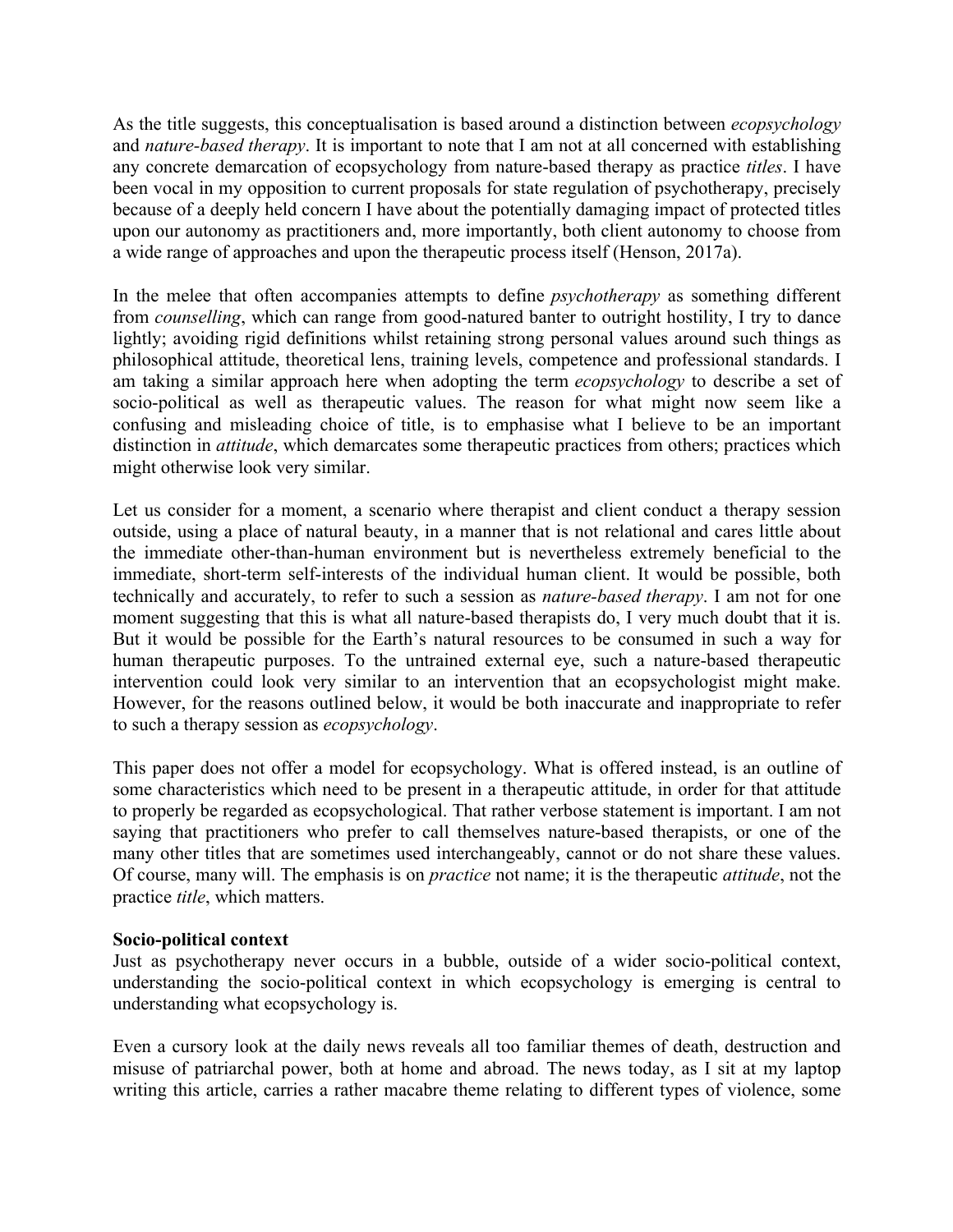reviled and some celebrated, caused, in particular, by drilling. In a suspected homophobic attack in the north of Ireland, a teenager has been charged with grievous bodily harm after allegedly using a drill to inflict violence upon a woman. Drilling, in the environmentally disastrous, earthquake-provoking form of fracking, continues in the USA and UK, while scientific 'advances' allow us to extend drilling beyond even the confines of the Earth. Within six months, if things go to plan, the celebrated drilling of Mars will commence when, not content with destroying our own habitat, we begin to *"Probe [the] red planet's deep interior"* (Wall, 2018). *"It's going to be awesome"*, according to NASA (Irish Times, 2018).

In other news, back home in Ireland the political battle for control of pregnancy and women's bodies intensifies at a time when we are still recovering from incidents of young male sports stars bragging on social media about the sexual practice of 'spit-roasting'. Meanwhile, the bloody conflict in Syria continues to kill and displace untold numbers of people, heart-breaking stories of abuse under the UK Windrush scandal continue to emerge and the wider global 'problem' of migration continues to occupy the international news. And that's just a quick glance at the headlines.

To a feminist-informed ecologically attuned mind, the many forms of violent abuse occurring in the world today are not isolated, independent incidents. They are all connected. They follow a pattern of abuse of patriarchal power and they are all linked, in a vicious cause-and-effect cycle, to global ecological crisis. Divisions and conflict lead to calls for ever greater 'protective measures', which often achieve little more than creating further divisions and conflict. From a wall across America, to Brexit, the anxiety-fuelled responses to conflicts in themselves contribute to both real and perceived heightened threats to the safety of 'our' internal spheres, from (sometimes only vaguely defined) 'other' external entities. These anxious responses in turn seek the false sense of security offered by calls for greater levels of conformity and control, and the tougher defence of borders, be those borders physical, political, spiritual or psychological. Psychotherapy itself has not escaped these trends. Although barely newsworthy in our national media, the designation of *psychotherapy* as an *exclusive* professional title, under the guise of 'public protection', can be understood as a tiny but significant piece in a global jigsaw which shows a world at war with itself; a war with unthinkable consequences.

This is the socio-political context in which ecopsychology is emerging. As the reality of climate chaos becomes increasingly apparent, with many, many associated forms of violence, conflict and calls for 'tougher action', it has become imperative that we re-think what it means to be human and that we relocate human health and wellbeing where it properly belongs; within the other-than-human and more-than-human (natural) world. As this awareness develops, more and more practitioners are intuitively drawn to therapeutic practices that extend beyond two individual humans engaging in therapy within the domestic safety of a consulting room. This includes a healthily broad spectrum of different ways of working, often outdoors, drawing upon a wide range of both indigenous and contemporary western traditions, under practice titles such as *ecopsychology*, *ecotherapy*, *wild therapy*, *psychoecology*, *green psychology*, *ecodhama, shamanic counselling* and *nature-based therapy*, amongst others.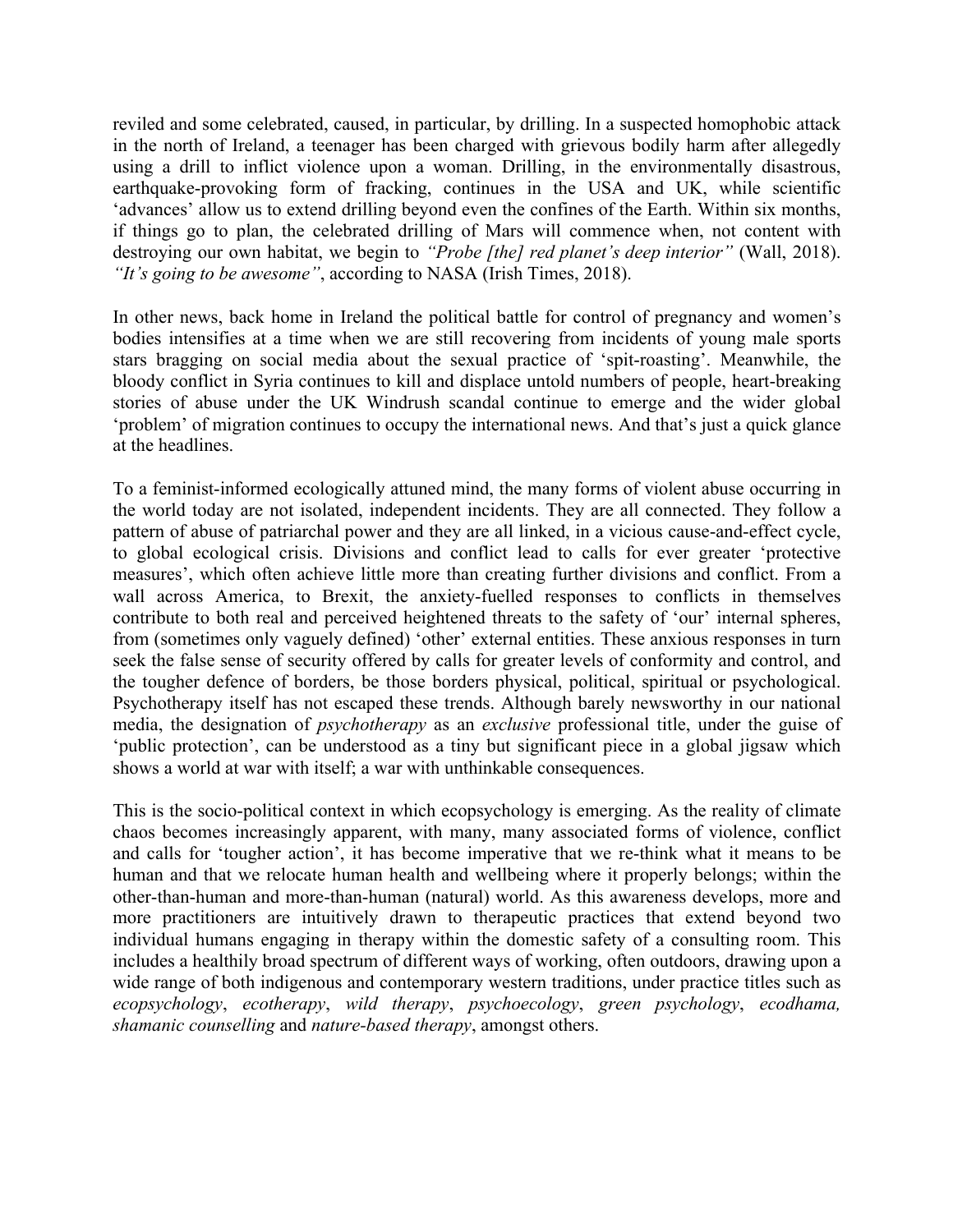#### **A diverse connected response**

The term *ecopsychology* is attributed to Theodore Roszak (GoodTherapy.org, 2018). However, as a psychotherapy, philosophy, critical theory and socio-political movement, it is more accurate to conceive of the practice(s) of ecopsychology as having no single point of origin. Whilst huge credit must be given to Tania Dolley and Hilary Prentice for starting the early UK ecopsychology network, it is I think also fair to say that ecopsychology in this part of the World emerged and is developing spontaneously, not so much as a planned strategy but, akin to otherthan-human ecosystems, as local pockets of practice connected within the web of life. Two excellent anthologies, *Ecopsychology* (1995) and *Vital Signs* (2012) give a flavour of the breadth of ecopsychology as it has developed on both sides of the Atlantic. In recent years, written resources have swollen into a rich knowledge-base (See for example, Clinebell, 2013; Fisher, 2013; Jordan, 2015; Merritt, 2012; Milton, 2016; Nemeth, et al. 2015; Plotkin, 2008).

Ecopsychology remains an emerging area of interest. It is not a single, unified and standardised model or school of thought. There are probably as many ecopsychologies as there are ecopsychologists. That reality makes any single definition necessarily tricky, if not impossible. To borrow, as I often do, one of my favourite therapeutic turns of phrase, ecopsychology is *"essentially obscure"* (Ihde, 1986). At least in the Irish/UK traditions that I am more familiar with, ecopsychology has refused to limit itself with rigid definitions and has resisted any temptation to define itself as a coherent, homogenised *thing*. This is not an accident or a weakness; it is a principled, political stance, which acknowledges and respects difference, and tolerates anxiety and uncertainty. As a therapeutic statement, this pluralism, diversity and elusiveness are absolute necessities if, as psychotherapists, counsellors, ecopsychologists, naturebased therapists or whatever we choose to call ourselves, we are to have any chance of safely holding with our clients the anxiety-provoking uncertainty of life in the current climate.

What unites the many and varied practices and practice titles that fall under the broad umbrella of ecopsychology, and what distinguishes these from other forms of outdoor, nature-based practices and practice titles, is the explicit and implicit intentionality of engaging with the unthinkable and supporting ecological awareness. In its broadest sense, ecopsychology is the therapeutic community's intentional contribution to the ecology movement. Under the inspirational tagline: *"For the healing of the whole"*, Prentice (2018), states that ecopsychology is:

*to do with the psychology of our relationship with this beautiful planet, the earth. Why are we collectively being so destructive to the earth and the other beings with whom we share it? How can we transform this into a healthy relationship, and a benign human presence on our planet?*

The intention in that statement is clear; to change our destructive human presence into a benign one; to understand the psychology of the relationship between humans and other beings and to transform it for the healing of the whole. Within this socio-political context, certain values can be identified. Four important qualities that characterise an ecopsychological attitude are as follows: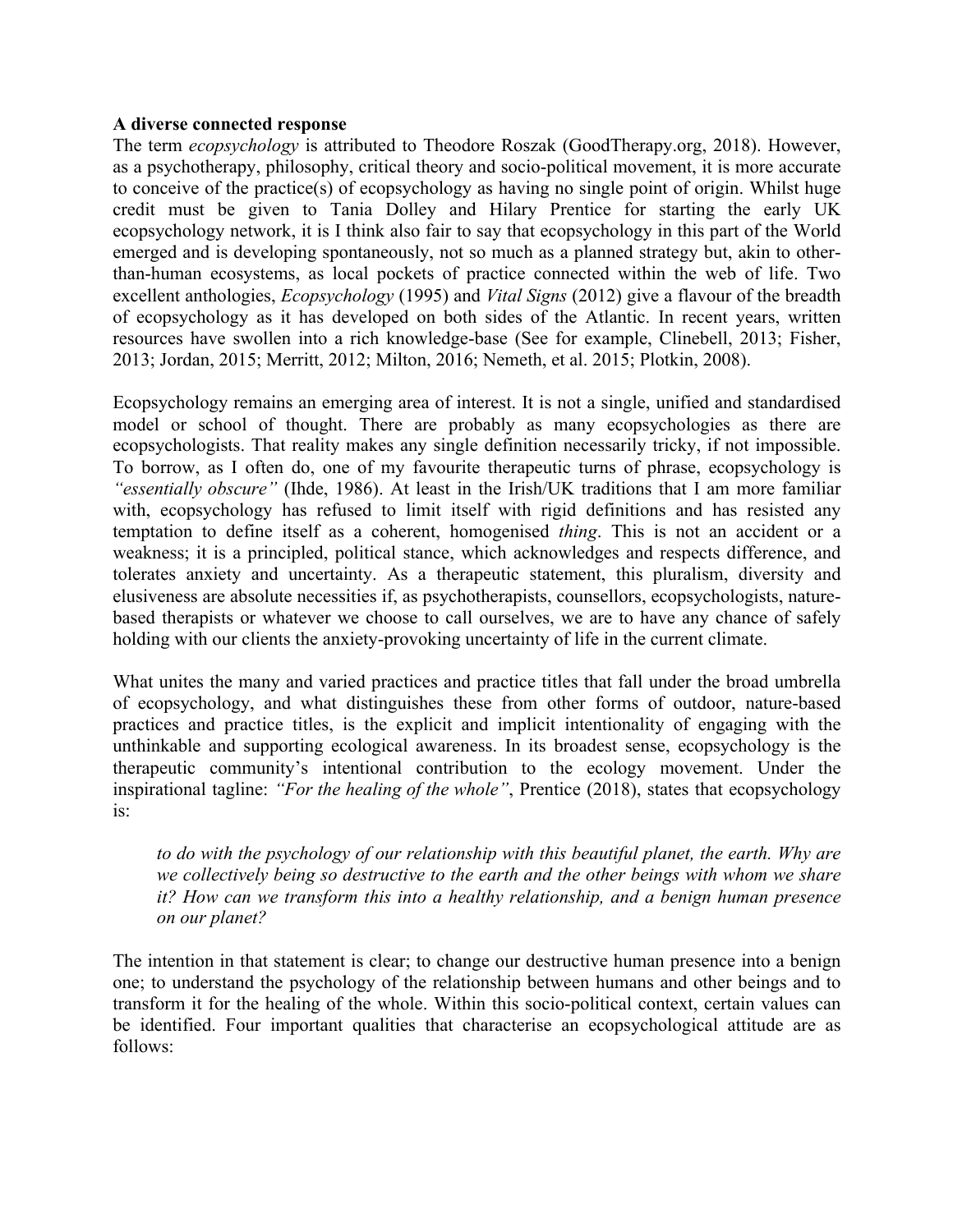## 1. *Ecopsychology is an attitude not a location*

The first characteristic of ecopsychology as an attitude is just that; it is an *attitude*, rather than a *location*. Whereas the term *nature-based therapy* implies therapeutic interventions based outside 'in nature', the same is not necessarily true of *ecopsychology*. Whilst ecopsychology can be practised outdoors and often is, the location is much less important than the practitioner's (and client's) therapeutic attitude. This is borne out in *Wild Therapy*, the catchy title Totton (2011) gives to his ecopsychology training course and book of the same name. Totton is clear that ecopsychology is much more than simply indoor psychotherapy transposed wholesale into an outdoor setting. Moreover, ecopsychology is equally at home inside, within the therapy room, as it is outside in 'nature'.

Indeed, to make a distinction between indoors and outdoors, rural and urban, only points to the extent to which the therapeutic setting is domesticated or undomesticated. Whilst a city centre building might offer some protection from the weather and might create the illusion of separation from the 'natural' world, we do not step off planet Earth when we enter our therapist's consulting room, even if it sometimes feels like we do. We remain in contact with the Earth from the moment we are born. In existential terms, human concerns are always the concerns of *"Being-in-the-World"* (Heidegger, 2003), a term hyphenated to emphasise the interconnectedness of the individual person with the world around her. Ecopsychology keeps fast the awareness of this inter-connectedness, regardless of the therapeutic setting.

## *2. Ecopsychology is relational and reciprocal*

Building on the notion of inter-connectedness, and as per the Prentice (2018) definition above, ecopsychology is necessarily relational. The term *relational* has become somewhat ubiquitous in therapy circles over the last few years and is at risk, in my opinion, of having its meaning watered down in consequence. Ecopsychology is a relational practice in the original and most powerful sense of the word. In its raison d'être, ecopsychology requires exploration of the relationship *between* humans and other forms of life; it requires that attention is given to the relational dynamic, not only between client and therapist, but also between client, therapist and the other-than-human and more-than-human environment. In my existentially informed approach, ecopsychology is fundamentally a relational exploration of our being-in-the-World, where 'the World' exists in its own right, not exclusively for human purposes.

Existential-phenomenology offers ecopsychology an established non-directive relational methodology (Henson, 2017b). It is worth emphasising that this approach does not require individuals to make any specific life choices, only that the exploration of being-in-the-World includes consideration of the impact upon the other, where 'other' explicitly includes other-thanhuman and more-than-human. Through this relational process, the benefits are more likely to be reciprocal. Just as ethical psychotherapeutic practice requires practitioners to avoid behaviour that is abusive to clients, ecopsychology requires its practitioners to also avoid behaviours that are abusive to the environment and the other species that share it. It follows that ecopsychology stands opposed to a consumerist approach to therapy and baulks at practices which consume natural resources for the exclusive benefit of human clients, without consideration of the wider impact and with nothing offered in return. Any therapeutic approach, even one practised outside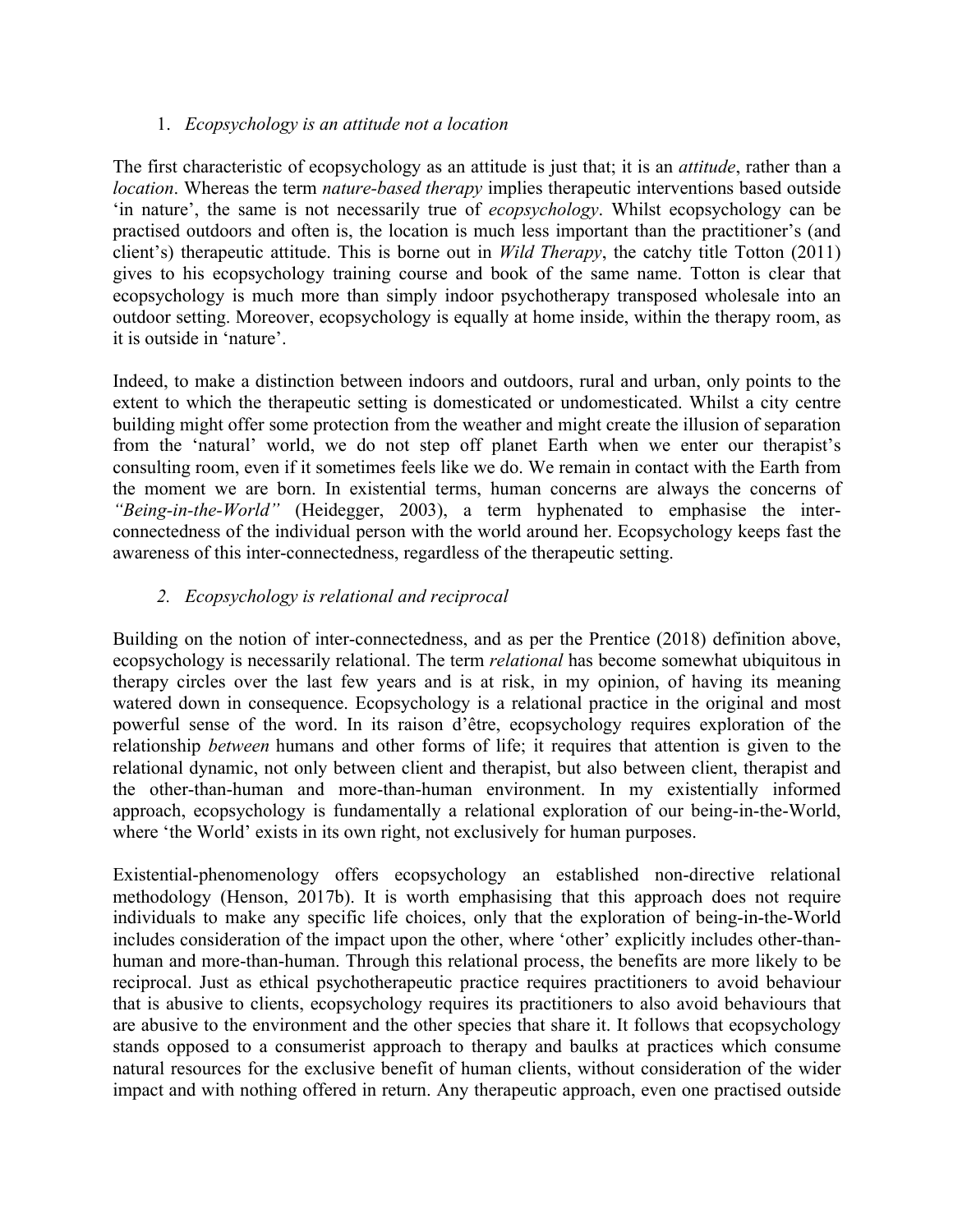'in nature', which does not pursue a reciprocal relationship as an explicit objective, is not ecopsychology.

## *3. Ecopsychology is a language*

Any relational therapeutic approach requires careful and intentional use of language. This is well known within the psychotherapeutic community. Humanistic psychotherapy has often been a pioneer of anti-oppressive language. For example, the general preference for the term *client* over *patient* is evidence of same. The language adopted and promoted in humanistic psychotherapeutic settings both explicitly and implicitly challenges the *isms* and helps us to be vigilant in addressing the power balance and imbalances between clients and therapist.

Ecopsychology extends this careful use of language beyond human-to-human relationships. Here we encounter significant problems when trying to use written and spoken English language, which does not lend itself at all well to the essential communication of ecopsychology and brings us back to the need to experience ecopsychology first-hand in order to understand it. The language of ecopsychology is embodied and consists of sounds, movements, images and feelings at least as much as it consists of words. That said, and with explicit acknowledgement that our spoken language is imperfect, many ecopsychologists prefer, for example, terms such as *otherthan-human* and *more-than-human* to *non-human* or even *nature* (Totton, 2011). This preference recognises that to draw a distinction, for example, between *human* and *nature* is clearly over simplistic when we consider that there is as much of a distinction between the wind and a dolphin as there is between the wind and a human. To refer to *nature* in a way that suggests a homogenous group which includes everything from whales to moss, elephants to dogs, seagulls to mountains, trees to spiders, and to *humans* in a way that implies we are somehow a separate and distinct homogenous group, is clearly problematic and implicitly supports a view of human superiority which is inherently oppressive. Whilst terms such as other-than-human are imperfect in that they also contain the dualism inherent in the English language, they nevertheless challenge us to carefully consider our use of language when conceptualising our relationship to the world around us.

# *4. Ecopsychology is a non-dualistic challenge to anthropocentrism*

In cultivating, through intentional use of anti-oppressive language, a reciprocal and relational attitude to understanding the psychology of human behaviour towards, and in response to, the World in which we live, ecopsychology both explicitly and implicitly challenges the dualism inherent in anthropocentrism.

Anthropocentrism, a term coined by Seed et al. (1988) can be described as a belief system which separates humans from the other-than-human. On this, Prentice (2012) notes that:

*where indigenous societies have lived sustainably, in balance and harmony with the earth and other beings around them, beliefs, practices, and cosmology are all rich in the understanding that we are in no way separate from the earth from which we sprung… Conversely… [the] collective denial about our current unsustainable and destructive*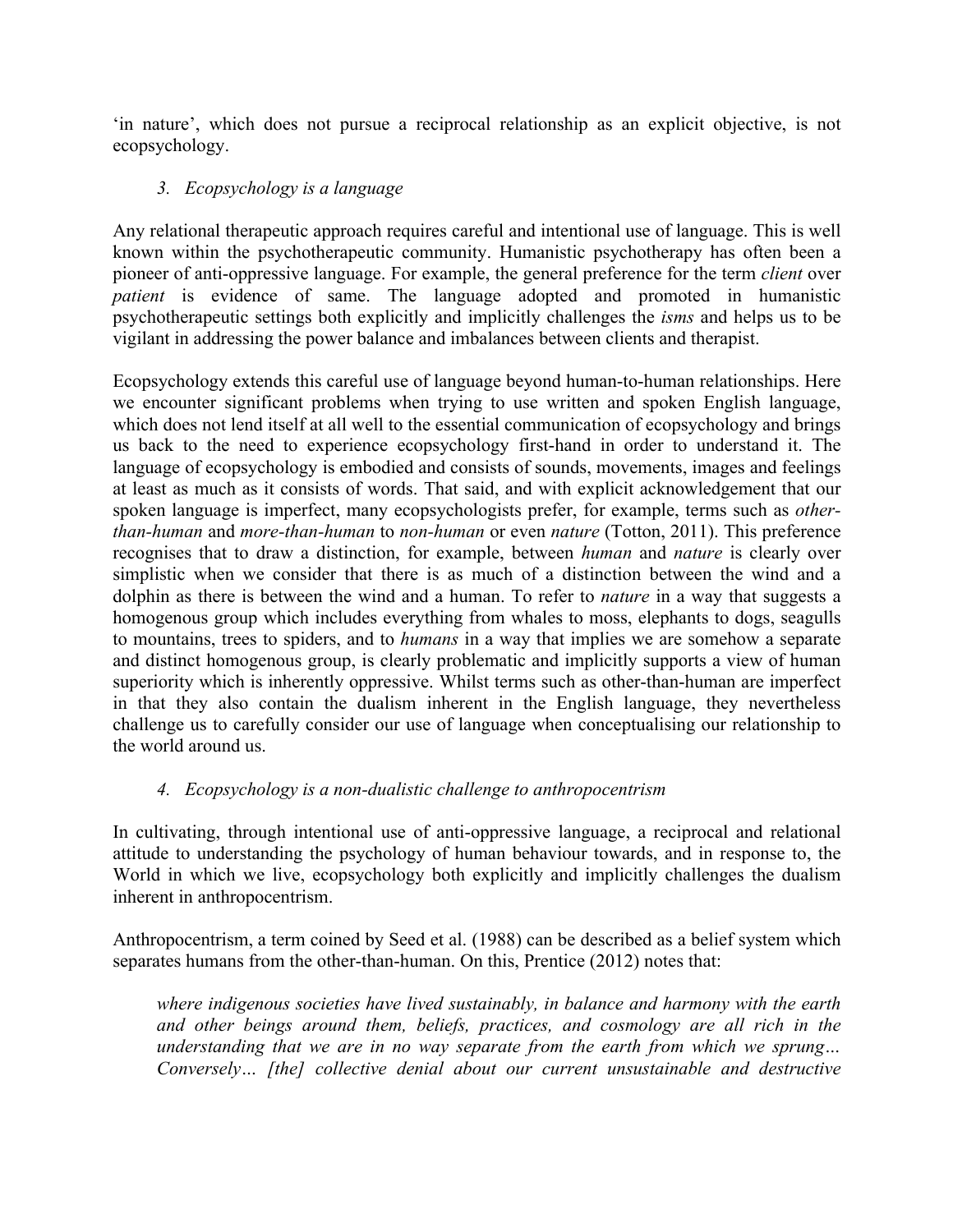*consumption of the earth co-exists with a mindset that constantly reinforces our separation from, and superiority over, the rest of life on this earth* (176).

This artificial distinction between humans and the rest of the world is akin to the Cartesian dualism that has dogged mainstream psychology since its inception. Numerous explanations for this 'species arrogance' (Prentice, 2011; cited in Rust, 2012) have been offered (Henson, 2017b). Regardless of the exact nature of the interplay between dualism and anthropocentrism in western psychological, economic, political and philosophical traditions, it is abundantly clear that this way of being-in-the-World is not working. In so far as western psychology supports anthropocentrism, it is a big part of the problem. Psychotherapy has the potential to help, but it will not fulfil this potential if it continues to fail to respond to the Age of Anthropocene in which we live (ibid). It needs to get to grips with dualism in a way *"that can work in the difficult space between the 'human' and the 'natural' and that can disclose aspects of the human-nature relationship that normal science simply cannot"* (Fisher, 2013: 17). In its very etymology, the term *ecopsychology* attempts to meet this challenge by uniting and relocating *psyche* (soul/breath) with its *eco* (environment/home), and practitioners of the craft hold the intentional aspiration of bringing about a cultural shift from *'human-centrism'* to *'eco-centrism'* (Rust, 2012).

### **Why it matters**

To re-emphasise, because it feels important to do so, this paper is not at all interested in trying to demarcate ecopsychology from nature-based therapy as practice titles. In therapy, it is what we do in practice, through our attitude and intentions as practitioners, which is important, not what we choose to call it. One of my favourite definitions of psychotherapy views it, correctly, as:

*more an art than a science: a series of skilled improvisations in a relational context, where each client, and indeed each session, offers unique issues and demands unique responses... the field consists of many groups and individuals doing some of the same things in some of the same ways, but with many small and significant differences and with constant invention and variation*

(Atkinson et al., 2009)

Ecopsychology is similarly creative and defies rigid definition. In describing my own approach, I prefer the term *ecopsychology* above others, because of the intentional challenge to anthropocentrism that the word contains in its etymology. In adopting the term, I do not claim exclusive ownership of any therapeutic model or practices. Instead, my reasons for drawing what is perhaps an artificial distinction between ecopsychology and nature-based therapy, are only to highlight an urgent need to change our contextual understanding of psychological relationship, both between humans, and between humans and other-than-humans, and to broaden the contextual scope of psychotherapeutic practice. Psychotherapy has huge potential to help us comes to terms with climate chaos, but to fulfil this potential a different conceptualisation is required to the predominant dualistic anthropocentrism which permeates mainstream psychology.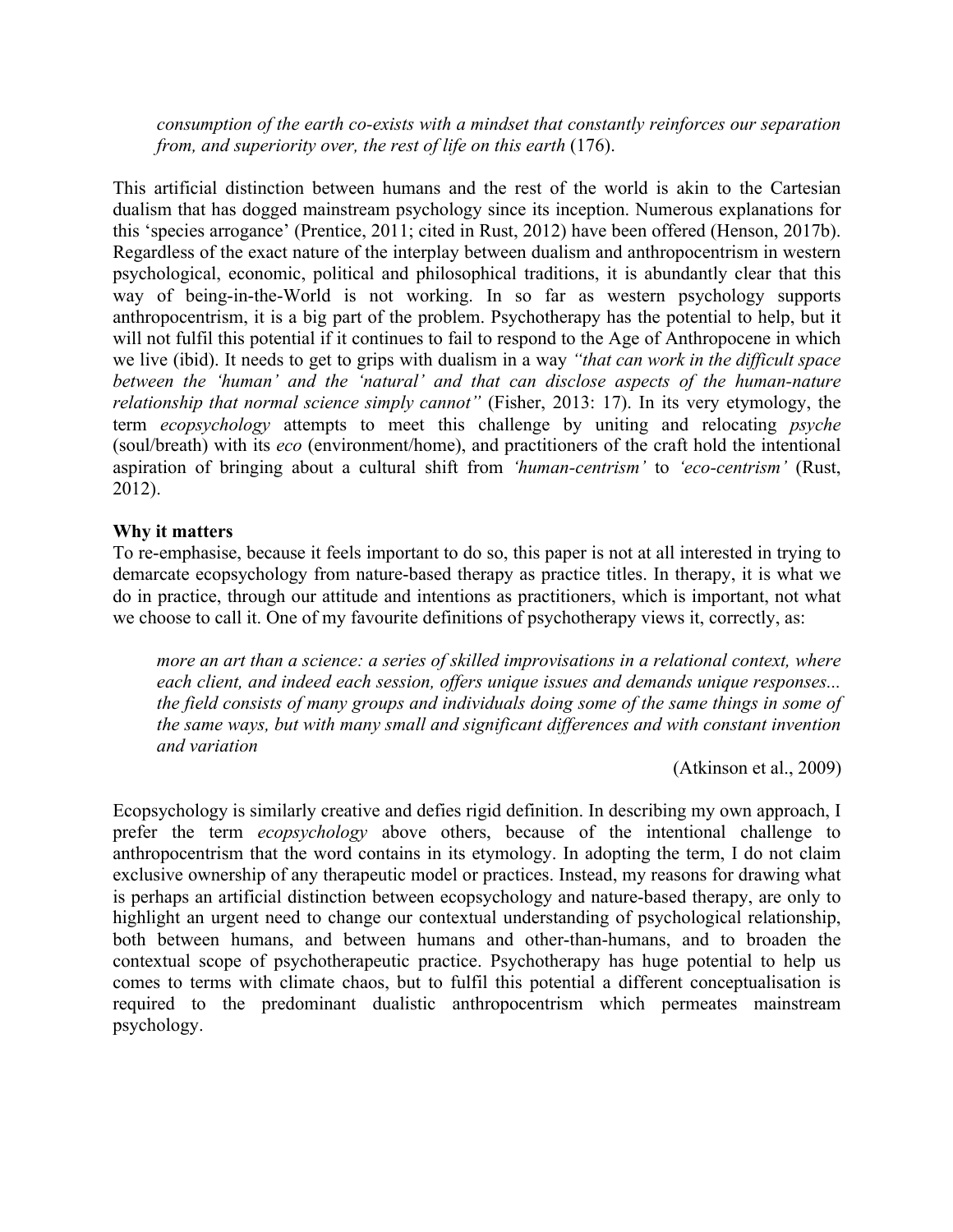Again, for emphasis: Ecopsychology is not simply psychotherapy practised outdoors. For a therapeutic intervention to properly be considered ecopsychology, it must be for the healing of the whole.

### **Conclusion**

This paper offers a conceptualisation of a therapeutic attitude, as part of an answer to the question 'what is ecopsychology', structured around a differentiation of ecopsychology from other approaches to therapy conducted outside in 'nature'. Whilst I keep fast the principle that ecopsychology must be directly experienced to be fully understood, I believe the somewhat academic conceptualisation put forward in this paper describes the intention and process of ecopsychology whilst retaining its essential obscurity. In attempting to hold this balance, I am emphasising that the *why* of ecopsychology is just as important, if not more so, than the *what*.

Ecopsychology is the psychotherapeutic community's emergence from climate denial. It is the therapeutic community's attempt, or more accurately its many different and varied but related attempts, to engage with the unthinkable, to respond therapeutically to current climate chaos and to prepare for the even bigger crises to come. In my view, these should be psychotherapy's most immediate imperatives.

### **Thank you…**

To Tania Dolley and Hilary Prentice, who started a network, that weaved a web, that caught and nurtured me;

to my daughter, Indra Henson, for the super painting of the tree;

and to the tree, for being there to be painted.

**Matthew Henson** is an existential psychotherapist (IAHIP & UKCP), ecopsychologist, group facilitator and psychotherapy trainer. For information about his ecopsychology training events visit www.matthewhenson.ie/training or contact info@matthewhenson.ie

### **References**

- Atkinson, P., Baker, K., Brown, T., Georgiou, P., Gladstone, G., Gloster-Smith, J.,…Wright, J. (2009). *Alliance for counselling and psychotherapy against state regulation statement.*  Retrieved 18 March 2009 from http://www.allianceforcandp.org/Department of Health  $(2016)$ .
- *Proposed regulation of Counsellors and Psychotherapists under the Health and Social Care Professionals Act 2005.* Retrieved 18 December 2016 from

http://health.gov.ie/blog/publications/proposedregulation-of-counsellors-and-psychotherapistunder-the-health-and-social-careprofessionals-act-2005

- Clinebell, H. (2013). *Ecotherapy: Healing ourselves, healing the Earth.* London and New York: Routledge.
- Fisher, A. (2013). *Radical ecopsychology: Psychology in the service of life* (2<sup>nd</sup> ed.). Albany: State University of New York Press.
- Good Therapy.org (2018). https://www.goodtherapy.org/famous-psychologists/theodoreroszak.html

Heidegger, M. (2003). *Being and time*. Oxford: Blackwell.

Henson, M. (2017a). Not in my name: State regulation and psychotherapy. *Inside Out, 8,* 13-20.